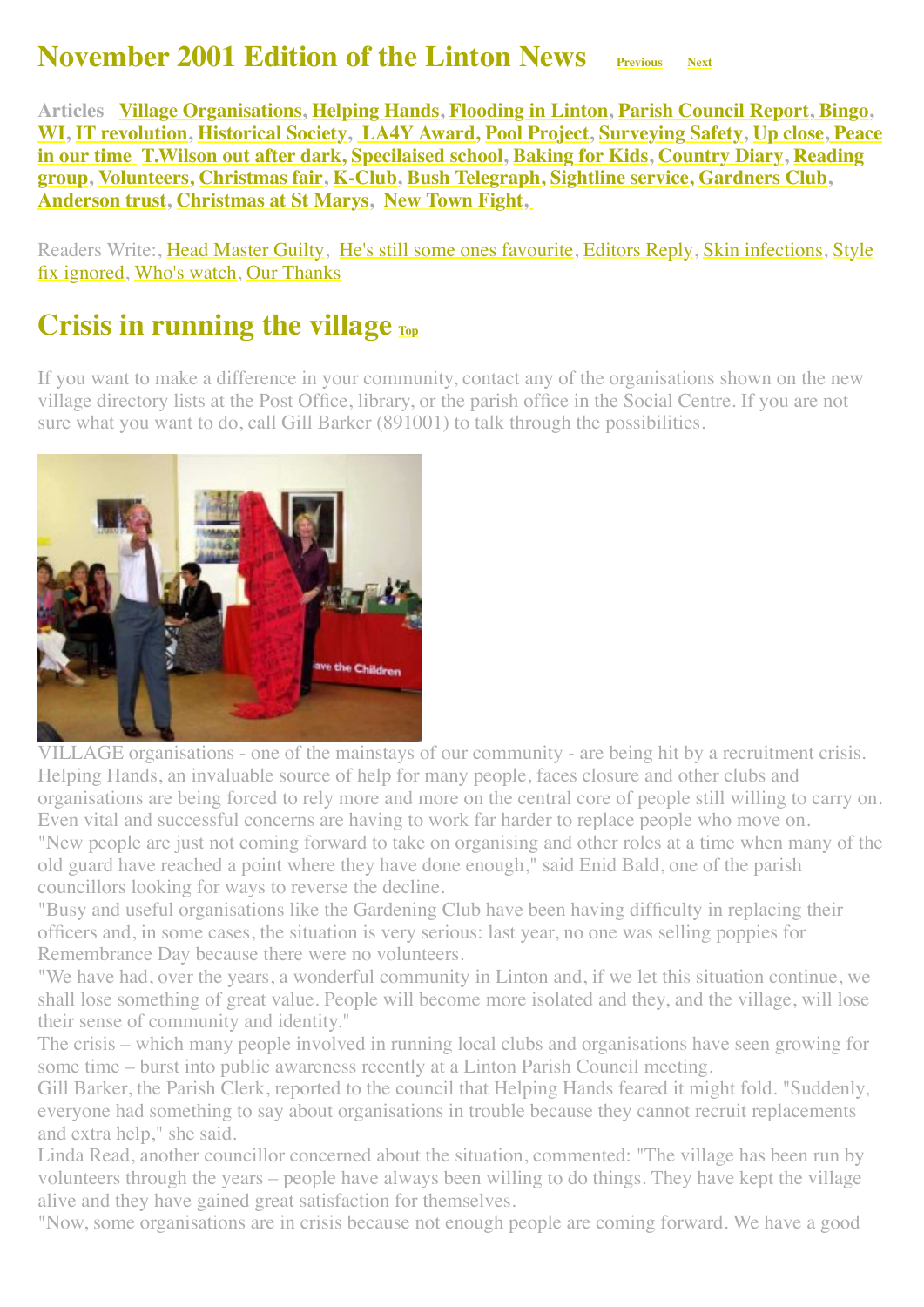core but we need a lot more people."

The Linton News has been working for some time on addressing the problem, through the paper and through a new village directory project that will try to match people who want to get involved and organisations which need them. The first lists are available in the Post Office, the library and at the parish office in the Social Centre, and the next stage will be expanding the lists and publishing the material on the internet.

Gill Barker and Enid Bald are trying to work out a way of producing and making available a 'needed now' list for those who have specific needs (like a lift to the hospital, or someone to buy shopping) and people who can step in with an offer of help.

There seems to be a consensus on what is causing the shortage of volunteers: people's lives centre more on their homes, many work harder and longer hours, and quite a lot at any one time are just staying in the village for work that will shortly take them elsewhere.

Another problem is the feeling, among some, that they will not be welcomed – in fact, their help will be very welcome, whatever they can offer, how ever long they have been in the village.

With time such a problem for many, some categories of people are seen as the most promising for taking on voluntary roles: the newly-retired, people who have just moved into the village, young mothers wanting to balance their new duties with other interests, anyone who sits at home and wonders what to do,

and those who want to expand their interests and friends.

"We need to recognise that there are many organisations that have been excellently run by volunteers for many years — organisations like the Brownies, Guides, the ATC, youth clubs through to the Evergreens — and they deserve our thanks," said Mrs Read.

"This is our village. We are the people who have to keep it alive. We can all do a little bit to keep the village running."

## <span id="page-1-0"></span>**Helping Hands – a cry for help**  $_{\text{Top}}$  $_{\text{Top}}$  $_{\text{Top}}$

LINTON & District Helping Hands was started in 1985 to provide help where other organisations did not. Over the years this has mainly been help with transport for those that cannot use buses or afford taxis, although help in other ways has been given. So far this year we have provided 225 lifts.

During the last year we have lost one third of our drivers, mainly through age and illness. Our

Chairman/Organiser and Secretary have both moved away. The Transport Organiser and Treasurer will both be retiring at the end of the year.

If Helping Hands is to continue it will require four new officers (none of whom needs to be a driver) and more volunteer drivers (who will be reimbursed for their petrol costs).

There is an obvious need for this service – can you help?

A general meeting of all those who need to use or can help to provide the service will be held at 2.30pm, Wednesday 7th November at the Social Centre, Coles Lane.

Jo Bevin (Treasurer) ;

Jean Champion (Transport Organiser)

#### **What Helping Hands has done for us**

Neither my husband or myself are able to walk down to the Post Office or other shops now.

I never thought this could happen to us, we have always been so active, then I saw in the Linton News about Helping Hands.

I cannot praise them enough,

I hear they might have to close owing to shortage of drivers, then what will people like us do? We can't afford taxis every time and our family live too far away to help.

Please, all you healthy retired drivers, remember this will happen to you one day, please don't give up, we need you so much.

Vera Watts Fincham's Close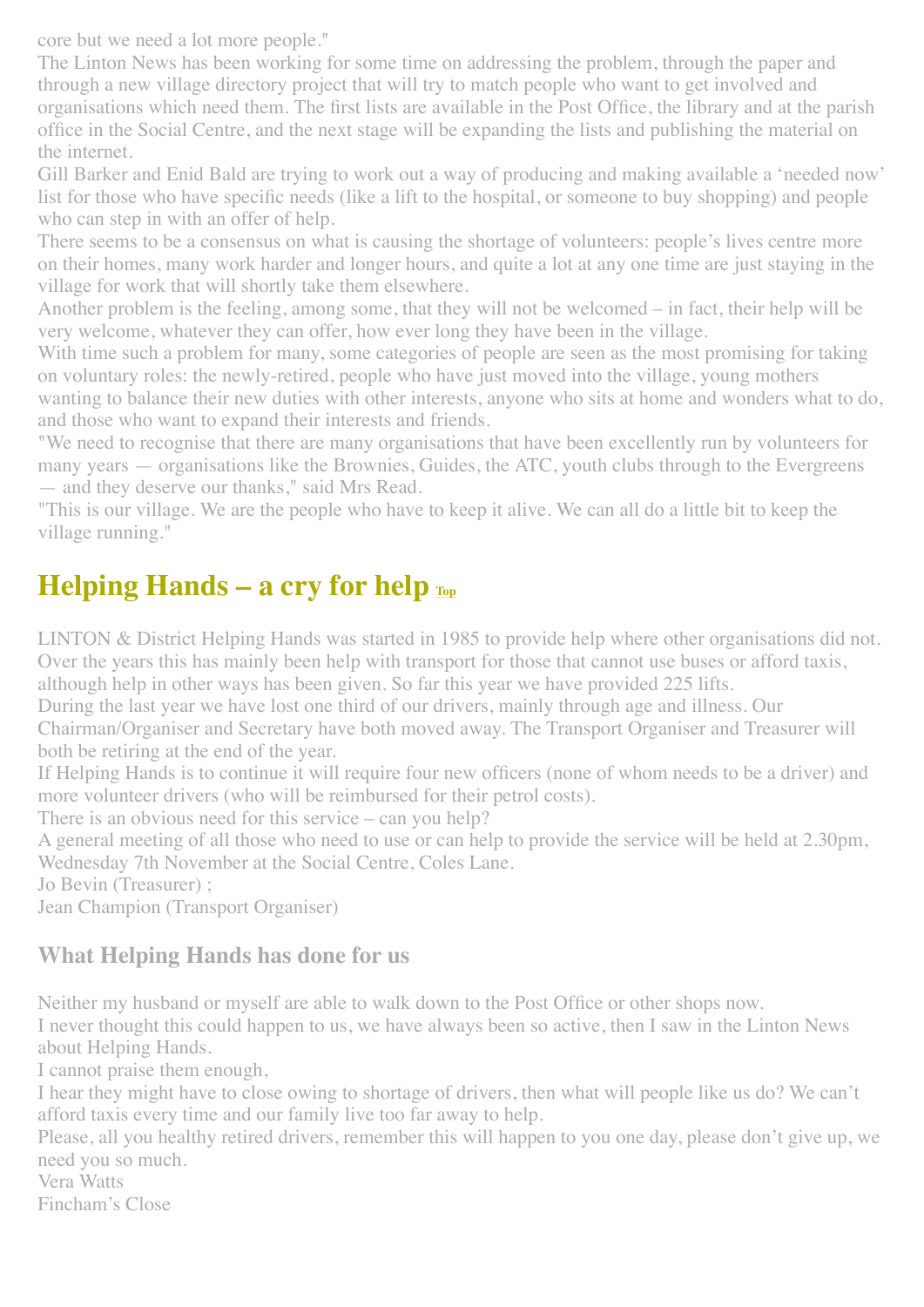Helping Hands is very helpful indeed. I came from Whittles-ford to here; I'm used to going to the United Reform Church at Whittlesford on Sundays and Tuesdays for a dinner. Helping Hands has been taking me to the dinners. We have lovely dinners, really good dinners. The Helping Hands person stays to have dinner as well – it saves a journey. Occasionally they take me to hospital, and to the bank at Shelford. I'm 88 – I can't exactly run around… John Arnold

Symond's Lane

I have had a wonderful 18 months' service from member Mrs Boyce. Every Tuesday morning she takes me shopping at Sainsbury's – doing the shopping, loading and unloading it. We go at 10am and are back at 11.45am. Helping Hands is a wonderful thing for me. I can't walk very far and would find it very difficult without them.

Christopher Dobson Swan House Symond's Lane

Helping Hands takes me to the doctors or to the hospital about once a month. It is a different driver every time. If Helping Hands had to stop, it would mean that my son would have to leave work and come from Haverhill to help me. I would miss it dreadfully. Shirley Cottage

## <span id="page-2-0"></span>**FLOODING STOPS HISTORIC HEART OF LINTON [Top](#page-0-1)**



THE worst flooding for over 30 years badly damaged the historic heart of Linton last month, with properties around St Mary's Church flooded, people rescued from the Dog and Duck public house, and many High Street homes and businesses under water.

The ancient Guildhall in Church Lane was badly affected as the water rose to a depth of several feet and St Mary's and the Rectory were flooded.

Among those badly hit were Chris and Melissa Ackerson, who were moving into the recently restored Church Cottage next to St Mary's. As flood water rose to the level of the windows, the Ackersons and their guests, including a pregnant woman and small baby, were carried to safety by firemen or helped with ropes across the torrent of water flowing up Church Lane. The Ackersons had stored all their furniture in the garage before moving into the house. "Everything we had was there and we have lost it all," said Chris Ackerson.

Judith and David White from the Guildhall had to be rescued from an upper window. "We saw the water rising and began to move things upstairs. Then water started to come in and when it did it was just a rush. It smelled very bad," said Judith White.

The village was caught by surprise as water from heavy rain swept down towards the lowest parts and the Granta broke its bank. Roads all around the centre of the village were cut off by water or diversions. Many other homes, from Long Lane to Back Road, were affected to varying degrees.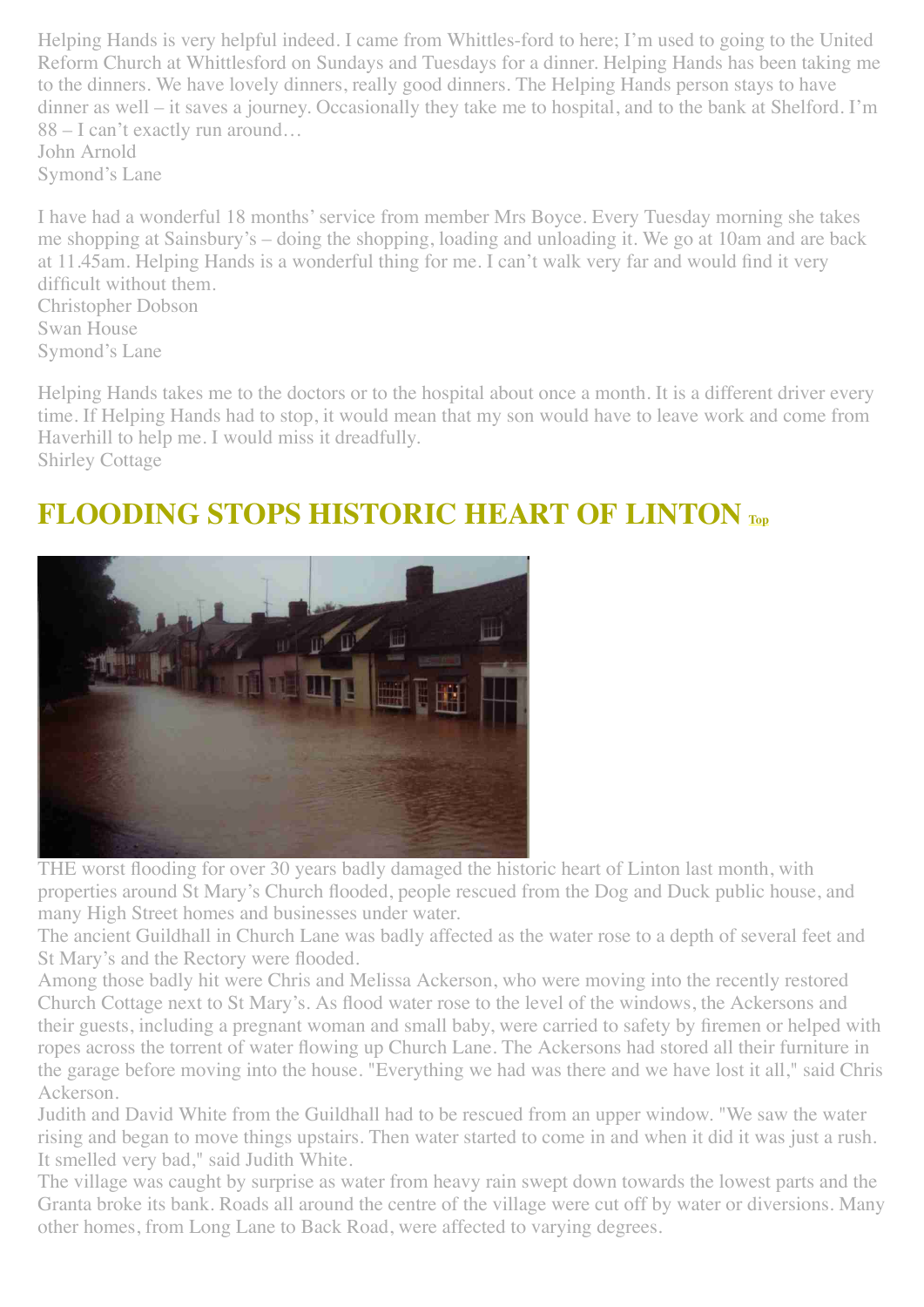Fire engines from a number of stations were called in to help and the village saw more police in an afternoon than it usually sees in a year. Costs of repairs are expected to run into scores of thousands of pounds and the sudden rise in water levels has triggered fears about safety in the future. LNT "Teenagers were paddling in the water and had to be reminded that [it] probably contained raw sewage." Tracey Wilson and more pictures on page 7. Also click floods on the left for even more pictures

#### <span id="page-3-0"></span>**The PARISH COUNCIL Reported by GRAHAM POTTER [Top](#page-0-1)**

#### **October meeting**

THE Council received a presentation from D Willis from ACRE on a Parish Plan – this would involve putting together the needs of the parish and its plans for the for the next 3-5 years, including a questionnaire to parishioners.

The refurbishment of the recreation ground is complete; Council has received congratulations on the results achieved, and the Clerk had also received inquiries from other parish councils on how we had achieved it.

The District Council has recommended Oakington as the site it would prefer for the new town; this now goes to the County Council.

Our Council has received plans for new equipment and the refurbishment of existing equipment for dual use at the Village College, which includes an AstroTurf pitch – this will be given consideration at the precept meeting on 29th November along with any other requests for funding from local groups. Council is showing some concern over the health of its trees on the recreation ground; two branches have broken off one mature tree and from a very young tree – how many other trees are also deteriorating? This

was passed to the tree warden for further investigation.

There were concerns that yet again the Hildersham ride (horses) has left some of our paths in poor condition. Refurbishment of the Clapper style was to start on the 29th October.

It was reported that the Cambridge Building Society has now decided against having a branch in Linton. Planning permission is complete for the Infants' School fencing. The school has also obtained ISA status for the next three years, and it has reached its maximum number of pupils at 180.

The position of Family Support Worker has been filled and the LA4Y has successfully obtained funding from the lottery of £159,000 to support youth workers for a further three years.

The Clerk has been contacted by the chairman of Helping Hands, stating it will have to close next year unless new officers are found.

## **Bingo's coming sessions [Top](#page-0-1)**

I WOULD like to thank everyone for supporting the Bingo session, we had a good turn out. These are the dates for the next four sessions (doors open at 7pm except in December): Tuesday 27th November; Saturday 22nd December (doors open 2pm); Tuesday 29th January; Tuesday 26th February. The December session is an afternoon Christmas Bingo with a big raffle, mince pies and sausage rolls. Rosie Newman

## <span id="page-3-1"></span>**WI plans open evening [Top](#page-0-1)**

AT the start of the WI's October meeting, Jean Goodwin reported on the August Fenland Fayre at Quy. Five members from Linton accepted an invitation from Pampisford WI to their September Open Evening. Our members agreed their meeting in March 2002 – An Antiques Roadshow – should be an open evening for male and female visitors.

It was agreed the Committee should write to the Parish Council to move the WI seat (at the front of the Social Centre) to a more accessible site, e.g. near the village sign.

Our speaker was Sue Roberts, who had taken part in a walk along a section of the Great Wall of China to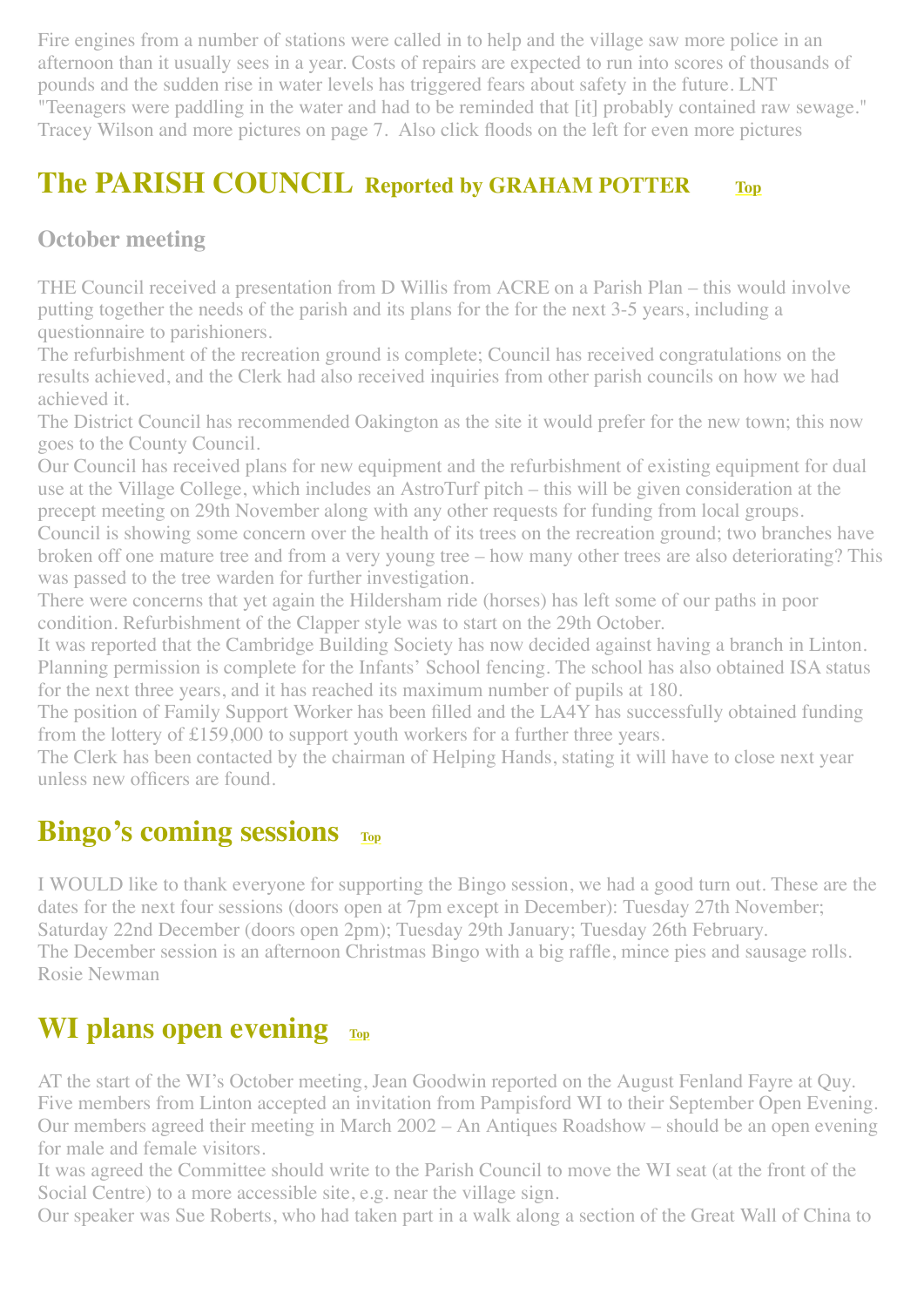raise money for deaf children. At the 6th November meeting, Jeff Capes will speak on Cambridgeshire. All welcome. Anne Parry-Smith

## <span id="page-4-0"></span>**How to join the IT revolution TD**

THE Linton News website projects – recently boosted by the acquisition of the coveted www.linton.info domain name – needs two additional people to share the work and fun.

The project, including the new village directory, is excitingly ambitious: it is on the leading edge of community projects with a website, printed publications and, eventually, a CD-rom for large volumes of data and pictures.

Designs and other plans for the website have been evolving but took a huge step forward when the Linton News IT specialist, Graham Potter, managed to buy www.linton.info – a name that has a worldwide reach in the same way as .com names.

Are you interested in joining our team of volunteers? You need to know your way round a keyboard but what we really need are people happy working with words and who have inquiring minds. We can provide you with the software and teach you how to produce good web pages.

Age and background are not important – enthusiasm and reliability are.

Please mail or phone John Keeble (jkeele@clara.net,). John Keeble

# <span id="page-4-1"></span>**On spies' trail at Historical Society [Top](#page-0-1)**

ONE hundred and twenty spies infiltrated Britain during the Second World War. They were intercepted, due to the work of the code-breakers at Station X – Bletchley Park.

Alan Stripp, one of the many code-breakers who worked there, told the Historical Society's October meeting that most of them were not fanatical Nazis – they were not highly trained, they had poor English and did not know much about our monetary system. They were interrogated to see if they could be used as double-agents. If not they were imprisoned or shot.

It is due to double agents, who were kept in flats in London, that Hitler was 'informed' of our many 'plans'.

Such was the excellence of our system that the enemy were deceived on many matters, including the Normandy D-day invasion with Hitler keeping his crack SS Panzer Division far away from Normandy. He was also led to believe that our force was much larger than in reality.

Garth Collard thanked Mr Stripp for a most enlightening talk and answering the many questions. The next meeting of the Society is on 20th November when Michael Gates will talk on the East Anglian Archives. Everyone is welcome. Joan Pearman

## **I'M GUILTY ... OF CHALLENGING POOR THINKING AND INEQUALITY [Top](#page-0-1)**

Dear Editor

I am delighted to have had a response [Readers write, October] to the Bush Telegraph after the 70 or so editions I have written. I do feel I need to respond to some key aspects of the letter you printed last month however.

First of all it needs to be made clear that I am asked to write the column for the Linton News rather than the other way round. I also check with the editorial team from time to time that they are happy with the contents. The reply is always a resounding 'yes'.

As to that content; if challenging the sometimes shallow and inadequate thinking of those who serve us as politicians regardless of their complexion, is deemed too 'political' or, if continuing to bring to the attention of our communities the scandalous inequality of education funding between Cambridgeshire and our neighbouring counties, is 'whinging' then I stand (proudly) guilty as charged.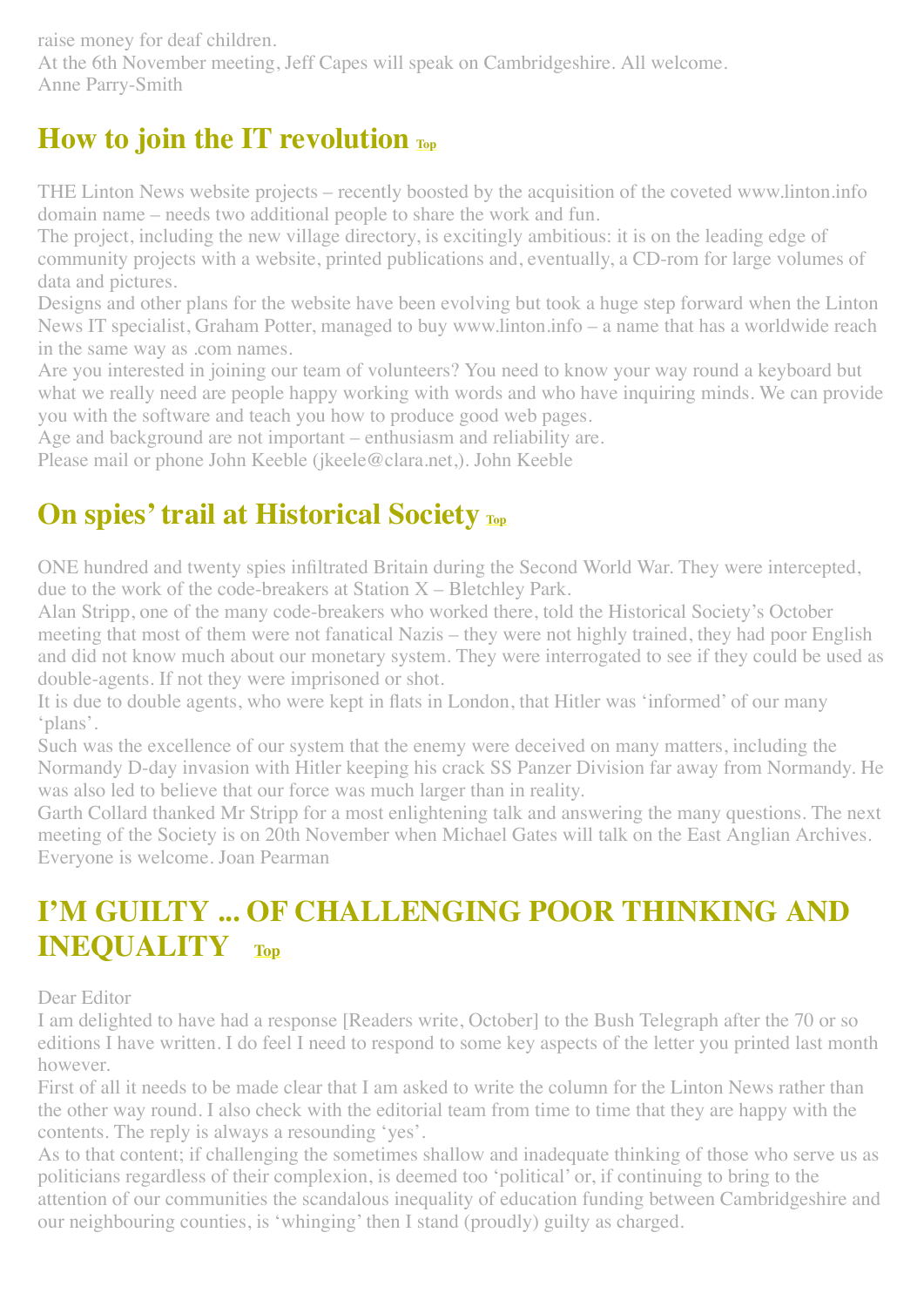It was nice to see that last month's letter was not all negative though. At least your anonymous correspondent can sell his or her house at a profit.

C R Bush Principal Linton Village College

#### <span id="page-5-0"></span>**Bush Telegraph is my favourite [Top](#page-0-1)**

Dear Editor

I was disappointed to read the letter regarding The Bush Telegraph in the last edition of the Linton News. It is regrettable that the writer, who was afraid of being 'vilified' for expressing his/her opinion, withheld his/her name and address.

Clive Bush's column is written from his perspective as head of our local secondary school. To my mind he makes valid comment and broadens the interest of the publication.

Much of what is written is in a reflective and very positive vein (especially for example those columns concerning the Link South Africa project or the US terrorist attack).

The Bush Telegraph is always thought-provoking and often my favourite bit of the Linton News! Ruth Phillips Thomson

# **Editors' reply: conflicts of a fair press**  $T_{\text{op}}$

LAST month's letter criticised the Bush Telegraph and the Linton News for printing it. Subsequently, a number of people expressed outrage that we print letters without the writer being identified.

To deal with the Bush Telegraph first: it is, without doubt, an exceptionally good column that gives the community in general and parents in particular an insight into education that they would otherwise not get. The writing is direct and interesting; and the subjects matter to us all. Far from "whinging" and being political, Mr Bush puts his career on the line to tell us what is happening in blunt terms that make clear where his concerns and efforts are rooted.

You may think this is an interesting comparison with the letter writer who gave (as required) a name and address but refused to let us print them.

That was not lost on us at the time but there are several issues involved here.

The first is that we print every letter that comes in as long as submissions conform to the law and have a semblance of logical argument.

There can be no case here for refusing to print the letter: it attacked articles in the public domain and it included criticism of our own judgment.

But should we have insisted on using the writer's name and address?

The 'name and address supplied' letter is common throughout newspapers and other publications, though perhaps less used than at one time.

It is to provide a buffer between those who feel, for whatever reason, that they cannot identify themselves and the readers of their letters.

It gives valuable protection on occasion, sometimes offering safety and security – and it guards against 'public voices' being only those with social and personal strength (but no more right to be heard than anyone else).

Sometimes you can see good reason for it. Other times, you can see and admire those who risk controversy by identifying themselves – they include several courageous people who have written in the Linton News in the past year or so.

We have been forced by the criticism to evaluate our position and we are happy to state, for others to challenge if they wish, that we thoroughly support the excellent writing of Mr Bush and, as much as we disagreed with the letter of criticism, we equally support the right of everyone to have views published within the parameters outlined above.

Sally Simmons and John Keeble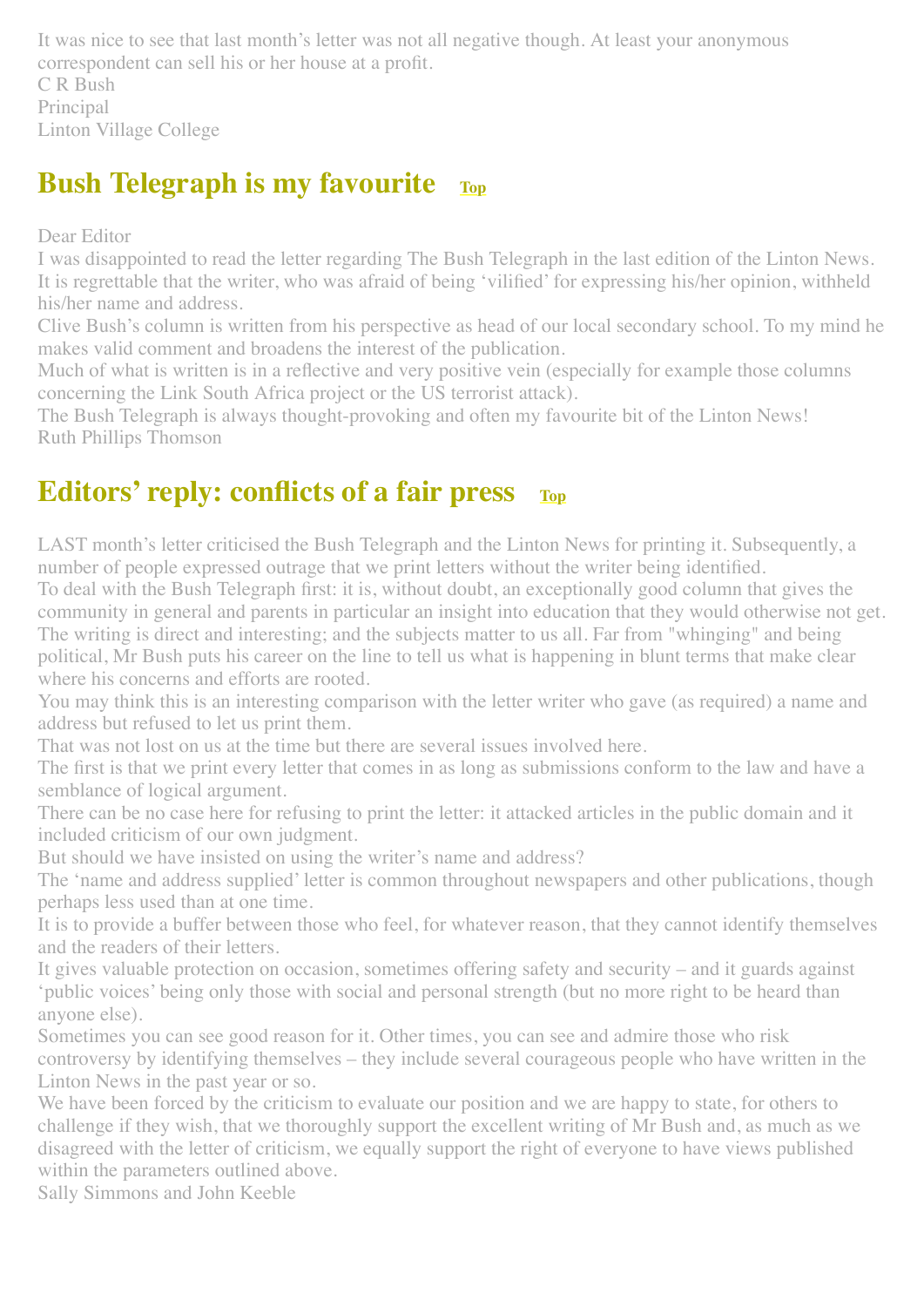#### <span id="page-6-0"></span>**Beware of skin infections at schools and playgroups [Top](#page-0-1)**

Dear Editor

I would like to inform parents of school and playgroup children of the nature of impetigo according to The Great Ormand Street Book of Baby and Child Care.

This is a bacterial skin infection. It is itchy and very contagious and can easily spread through a playgroup, school or family. It begins with small blisters, which change into areas of pus covered with very thin skin. Raw weeping patches then occur, and finally drying produces yellowish crusts. Healing usually starts from the centre and leaves temporary rings of red skin. Treatment with antibiotics will usually be necessary. Do not attempt to pick the crusts or wipe them off. Be careful to wash hands very thoroughly after touching an infected area and keep the child's towels and flannels separate because impetigo spreads so easily.

If you suspect your child has impetigo please keep them away from school or playgroup until it has been treated.

I was very frustrated to learn that, after isolating my son from school for two weeks, treating him and having him cleared from the infection, he has been re-infected by another child on returning to school.

## <span id="page-6-1"></span>**Why did council ignore offer to fix stile? [Top](#page-0-1)**

Dear Editor

I have read with interest that your town has ignored the benevolent offer of an Englishman in America to restore the clapper stile shown on the village sign.

First, there was a workman who had been expected last February. Now, I read that another local craftsman has been found who is willing to mend the clapper stile. I wonder what is going through the minds of the Parish Council that takes the offer of a sincere ex-citizen and ignores it. I had even offered financial support but no one has contacted me. I wonder how important this clapper stile is to the village. I will continue to follow this story on your web site.

John Altenburger johnalt@juno.com

#### <span id="page-6-2"></span>**Is this your watch? [Top](#page-0-1)**

Dear Editor

Some months ago I found a man's watch lying in the road which is engraved on the back 'A. M. Dron.' Despite local advertisement of the lost item and a search of the phone books, I am unable to find the owner. Any help from your readers in locating Mr Dron would be greatly appreciated. S Plummer

#### <span id="page-6-3"></span>**Thank You's [Top](#page-0-1)**

Dear Editor

Please may I through the Linton News, thank so many people of Linton for the cards, flowers, gifts and prayers. How very kind of you all.

Hopefully before too long I shall be back out on my bike! Meanwhile I am very determined to get my life back on track, and with everyone's kind thoughts it all becomes most encouraging.

Very many thanks to Wendy Boardman. As Wendy's daughter may I also add to this and thank my family, my friends for all support and my Aunt and all the great people in this village. My mum is an inspiration to me and a very positive lady.

Once again, very many thanks to all. Melanie Belsom

Dear Editor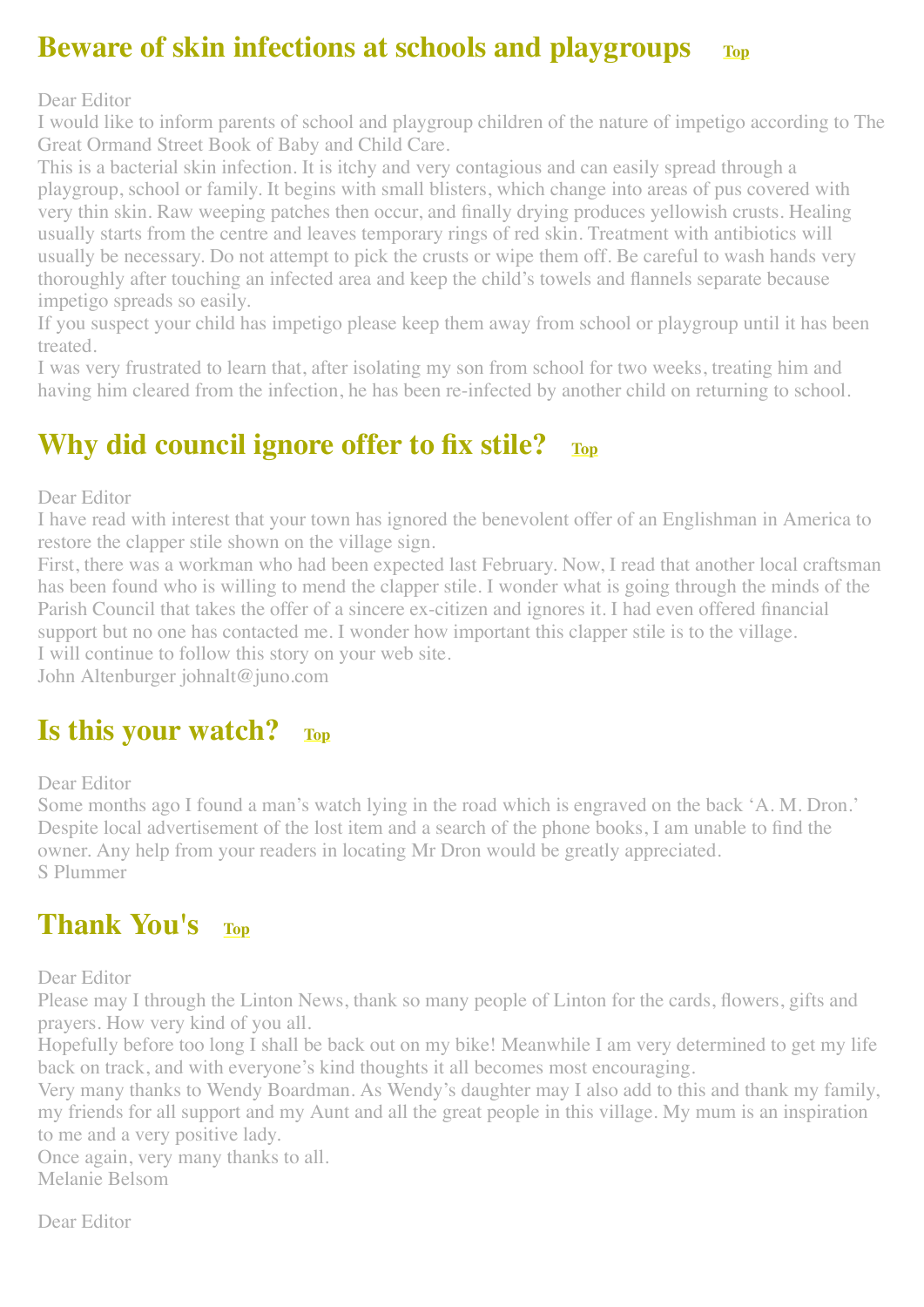Margery and Doug McDiarmid would like to thank all the family, friends and neighbours who sent such lovely cards, flowers and presents for their Diamond Wedding Day. Special thanks to David and the two Hazels who arranged and provided everything including the beautiful cake to make the evening such a happy occasion. Margery and Doug

Dear Editor,

Through your pages I should like to send a note of thanks to the kind people of Linton Road, Hadstock, who on Sunday night 14th October, came to my aid when my car overturned. Your help was really appreciated.

Trevor Blackmore

## **£159,000 AWARD FOR LA4Y [Top](#page-0-1)**

IT was great news for Linton Action For Youth that the Community Fund has agreed to support us for another three years. The award of £159,655 is to be restricted to paying staff salaries; all running costs have to be found locally. This means that LA4Y will be providing 100 hours per week of youth work and family support putting Linton in a highly privileged position.

The award is a real vote of confidence in the quality of work that Liz Govier and her youth work team of Jim Kimber and Bev Reynolds have been achieving. It also calls for a vote of thanks for all of you who have supported us over the years. The contributions made by the Parish Council, the K-Club and local fund- raising are essential. Without that level of support from the community we quite simply would not have met the lottery requirements and would not have got this award. Please keep helping; it is crucial. Every £1 we raise locally is drawing in more than £10 from other donors.

So what is it that LA4Y does to attract so much money? Our basic function is to run the Drop-In Centre on the recreation ground. We run four sessions per week on Tuesday, Friday and Saturday evenings and on Sunday afternoon. But that is less than half our work. We work with young people excluded from school, we support people at risk, run educational projects on drug and alcohol abuse and provide a ready ear and advice on a range of subjects for those that need it. At the beginning of October Lesley Silk joined us as our full time Family Support Worker. This will further broaden the range of services we can offer Linton. Up to now we have only worked with young people of senior school age. With the addition of Lesley to our staff we will also work with the Infants and Junior schools offering advice and support to youngsters and their families who request it.

Thanks to everyone who has helped us in the past. Please keep giving: we still need your support. If you need us please give us a ring on 891345, we are here to help, confidentiality can be assured. This is our number at the Drop-In Centre; if it is not manned there is a message service facility. John Batchelor

## <span id="page-7-0"></span>**POOL PROJECT WINS CHARITY STATUS AND BEGINS FIGHT FOR LOTTERY CASH [Top](#page-0-1)**

GREAT news for swimmers – at long last the Linton Area Pool Project has been granted charitable status. This means that fund-raising can begin in earnest, and opens up the prospect of a sizeable grant from the National Lottery.

The aim of the Project is to establish a new, state-of-the-art indoor swimming pool for the whole community within the grounds of the Village College. The Pool will be open to the local community with certain concessions to the College and Schools during school hours. It will be run as a charitable trust, and that's why it has been crucial for the Steering Committee to gain charitable status.

So now the fund-raising begins - and we're talking about millions of pounds. But we're also talking about a high quality asset that can be enjoyed for generations to come by Lintonians and by people from surrounding villages. Lottery money is essential (and it's encouraging to hear that Norwich has just obtained a sizeable grant for its new pool), but in order to apply for money, we must first show that there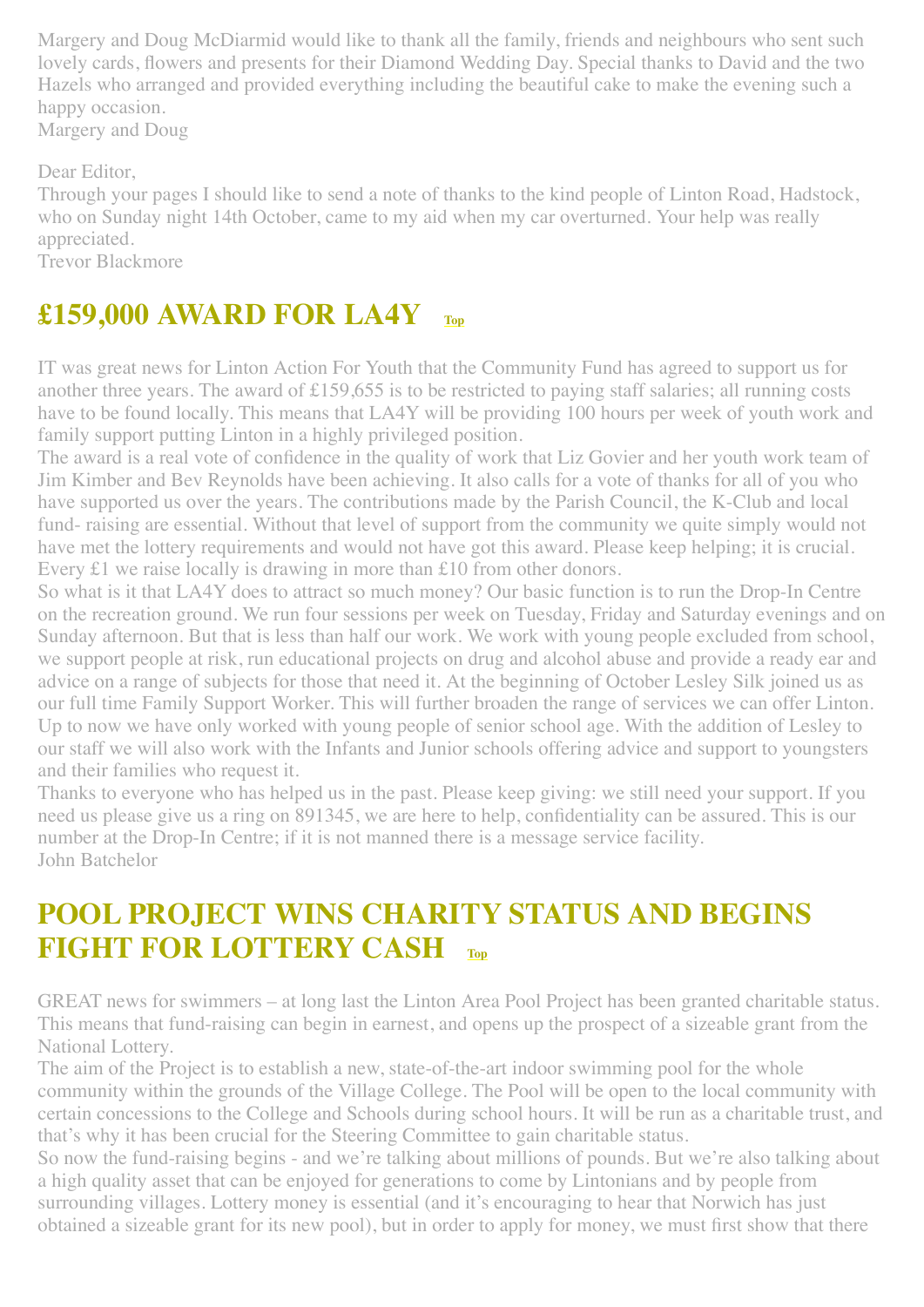is general support within our community. Some time ago, a questionnaire issued with the Linton News demonstrated enthusiastic support for the pool. Now we need to direct that support towards raising funds ourselves. Only when we have raised a considerable amount by our own efforts can we apply for a sizeable contribution from the Lottery.

The Steering Committee of the Linton Area Pool Project, having achieved charitable status, will now direct its efforts to fund-raising and is dependent on the support of the community. It also needs new blood as its responsibilities increase. If you have ideas for fund-raising, or would generally like to indicate your support for any fund-raising activity, or would like to become a member of the Committee, please contact: Tracey Wilson,. Chris Scarles

## <span id="page-8-0"></span>**SURVEYING OUR SAFETY**

WINTER is coming and the nights are drawing in. Fires are being lit and central heating being switched on… but how long will it be until we will be hearing the familiar sound of sirens going to another accident on the A1307? Did they really stop in the summer? How many times do you risk your life trying to get into, or out of the village? How many people go the long way out of the village via the Back Road to Abington (this route is not gritted in winter and can be very dangerous)? How many of you go left towards Haverhill out of the top of the village only to do a U turn out of the Saffron Walden road because it is safer to cross only one lane of traffic? Are you unhappy about the road?

Four months ago the first public meeting was held about the A1307. At this meeting we heard how the County Council had no intention of spending any money making the road safer or easier to access because not enough people had been killed on the road. It was established that unless we formed a united case for the villages along the A1307 then nothing would be done in the future. A list was left at the meeting for people to add their names to if they were willing to further the cause and from this a committee has been formed – ACCESS A1307.

No member of the committee has ever done anything like this before and we have all been on a learning curve. We have had to look at how the road affects different types of people, cars accessing the road and pedestrians crossing the road. Although a reduction in speed on the A1307 would seem one of the logical options we have been advised that this alone could actually make it more difficult to access the road by car and not much safer for pedestrians.

The committee has not been formed to decide what the solutions are. It has been formed to highlight the issues that were raised at the first meeting – to collect as many facts and figures to present to the County Council, to promote the village's case in the press and to put as much pressure on the Council as possible. We have to be united otherwise they will turn their backs on us again. To do this we are going to need the support of the village's we represent. It is easy to sit back and say that they will do something eventually, but this will only happen if more and more people are killed on the road – which is clearly unacceptable. The objectives that Access A1307 have defined are:

1. Safe access for vehicles onto and across the A1307.

2. Safe access for pedestrians to cross the A1307 to use the amenities within the village.

We are looking for volunteers to help for one morning and evening to assist in a traffic survey to be undertaken between 6.30am and 9.30am and also 3.30pm and 6.30pm.

We are also looking for any committee members so if anyone is interested in joining our committee, just expressing their views or letting off steam, please contact us at:

Access1307@btopenworld.com

## <span id="page-8-1"></span>**UP CLOSE AND PERSONAL**

PHOTOS of bugs, lessons about digital cameras, projects to capture the scenes and activities of the village, a local photographic show and trips to exhibitions ... these are some of the ideas to emerge from the first meeting of the new Camera Club.

We took a quick snapshot of our interests, which ranged from micro and macro photography to immortalising pets and social documentary projects. There was a strong interest in digital cameras and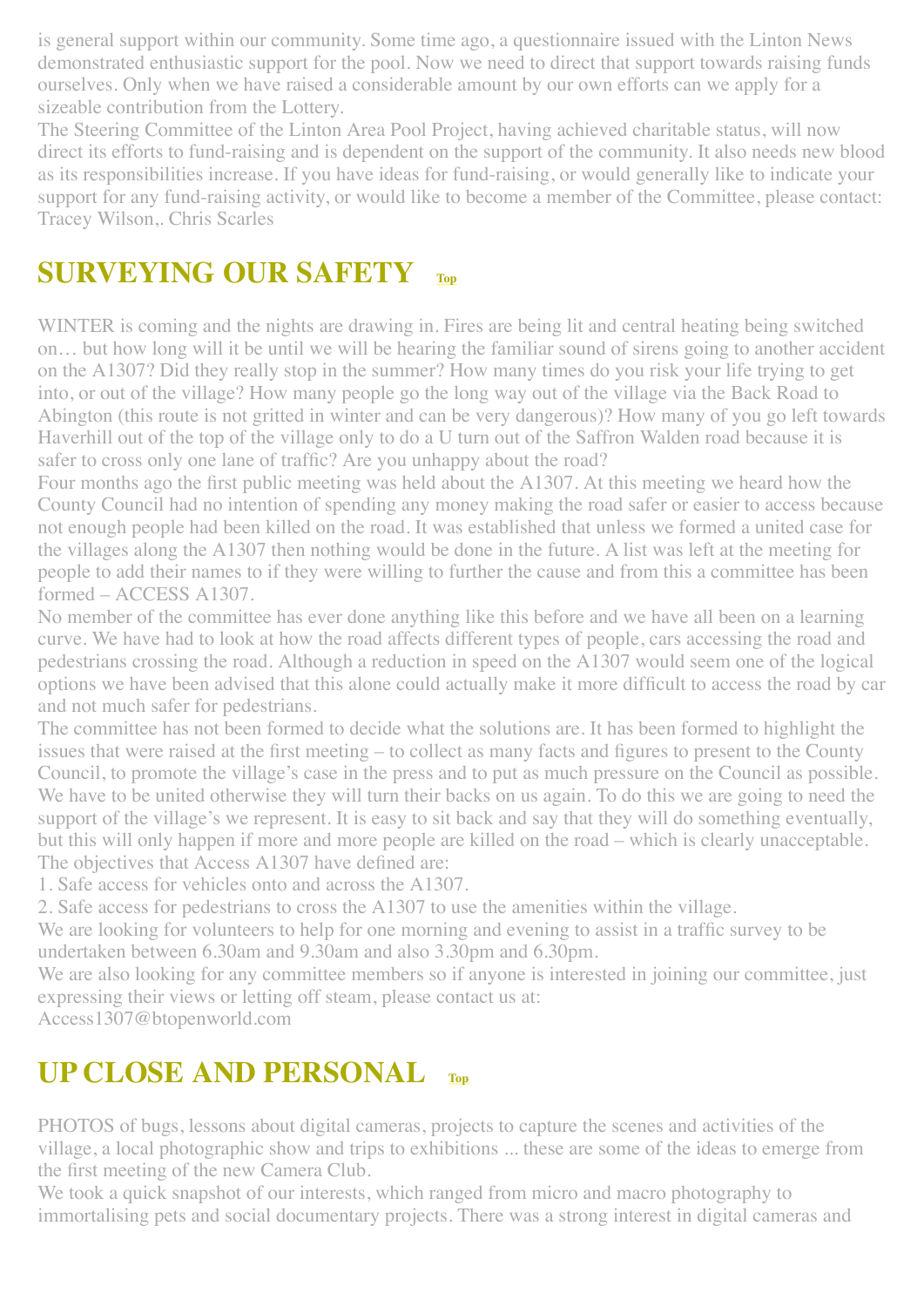computer manipulation of digital images, either direct from cameras or from prints and transparencies scanned in.

The next meeting, on Sunday 18th November, is expected to get further along with planning what we want to do. Seven people have signed up for the club and more would be very welcome, regardless of skill level and interests. If you would like to be part of it, call or email (jkeeble@clara.net) now. John Keeble

# <span id="page-9-0"></span>**PRAYERS FOR PEACE IN OUR TIME [Top](#page-0-1)**

THE Remembrance Sunday Service will be at 2.30pm in St Mary's Church, Linton, followed by an act of remembrance at the War Memorial in the Cemetery. This is an important demonstration of gratitude for those who lost their lives for the sake of peace in the World Wars of the twentieth century. It is also an opportunity for us all to meet together to pray for peace in the world today. Lesley Gore and Glynis Brewer

#### <span id="page-9-1"></span>**Tracey Wilson went out after dark as flood waters started to subside**



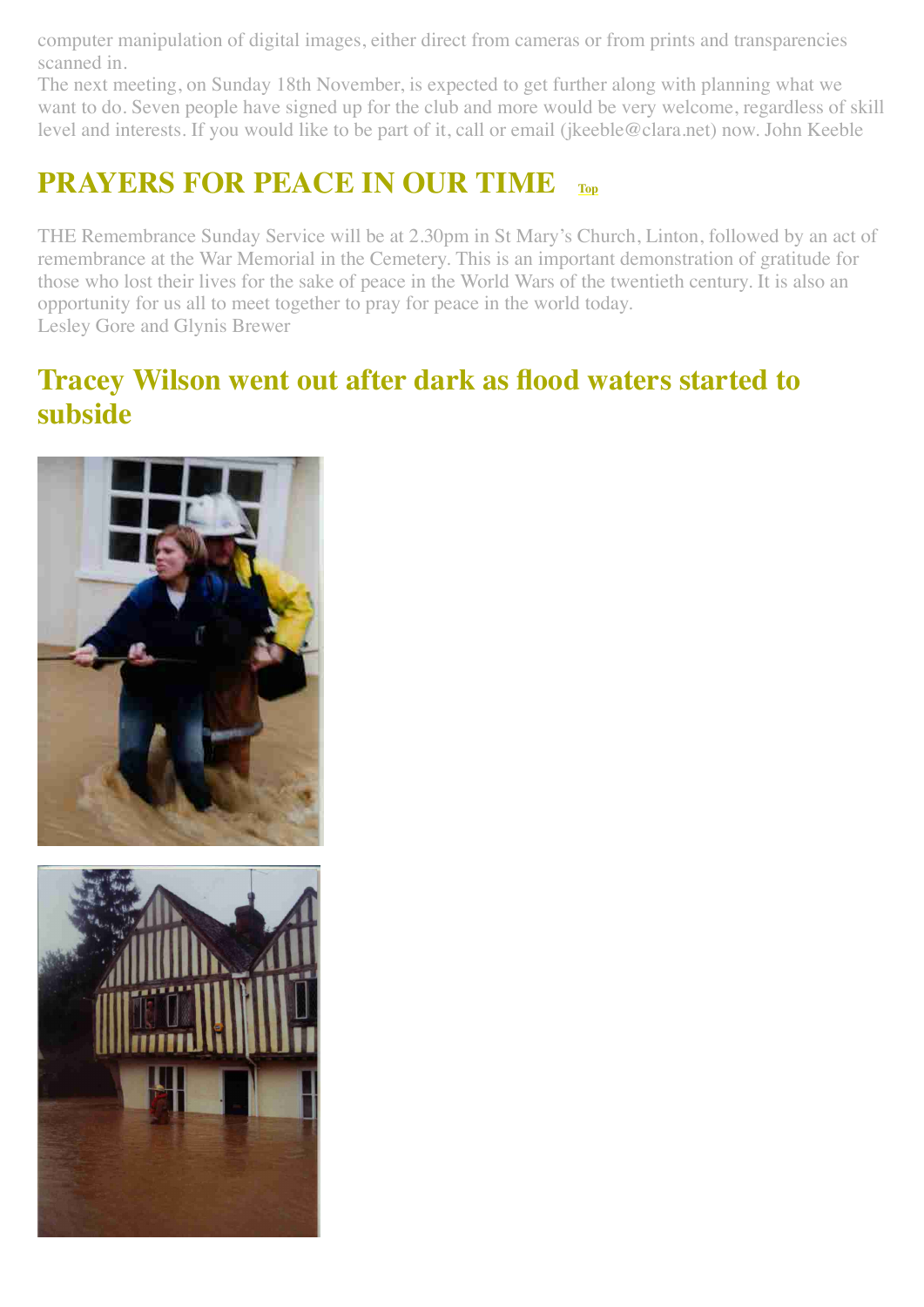TEENAGERS were paddling in the water near the Dog and Duck at 10pm, and had to be reminded that this was water from the drains and probably contained raw sewage. By this time the level across the high street had gone down to about two feet, but the river was still a torrent under the bridge.

Earlier, we looked at the meadow from the bottom of Palmers Close. Ducks were happily swimming around on the area cricket pitch. The water was up to the windows of the pavilion and nearing the Drop in Centre.

People were concerned about the residents whose houses were flooded, and were offering rooms for them to stay in. When something like this happens there are so many offers of help, and people talk to people they have never set eyes on before, sharing anecdotes and tales of sights they have seen and talk of the last time the village was flooded. I think the only other time I have seen so many people out walking in Linton is on the night of the Fireworks display.

Put your flood photos on the Linton News website. Phone Graham Potter on

## <span id="page-10-0"></span>**COLLEGE TO SPECIALISE [Top](#page-0-1)**

LINTON Village College is embarking on a major new development. It is applying to the Government to become a Business and Enterprise Specialist College and if successful will scoop an extra £500,000 of funding. A further £50,000 has to be raised from business sponsorship, which will be a part of an increased business interest in the College.

The Cambridge area is the powerhouse of this country's economic development, especially in terms of new high tech industries, and by adding an entrepreneurial dimension to what we do we are giving our young people a whole range of valuable skills and qualities, as well as training individuals who will ensure that the region's economic success continues. C R Bush

The Bush Telegraph, page 8

## <span id="page-10-1"></span>**BAKING FOR CHILDREN**

THE NSPCC Christmas Fair is at the Officers Mess, Duxford, from 9am–3.30pm on Tuesday 13th November.

The Linton Branch runs the cake stall and needs loads of cakes, buns, biscuits and preserves to sell. Please deliver your contributions to Susan Anderson, 3 Mill Lane, by Monday 12th November, for collection. Two years ago we had a fantastic response and made £1,400 on our stall alone. Can we beat this? There are many trade stalls, NSPCC cards, refreshments, a raffle and a wine tombola so come and do your Christmas shopping in congenial surroundings on November 13th and support the NSPCC. Susan Anderson

## <span id="page-10-2"></span>**LINTON COUNTRY DIARY by Olwen Williams [Top](#page-0-1) Friday 19th October 2001 Illustrated by Maureen Williams**

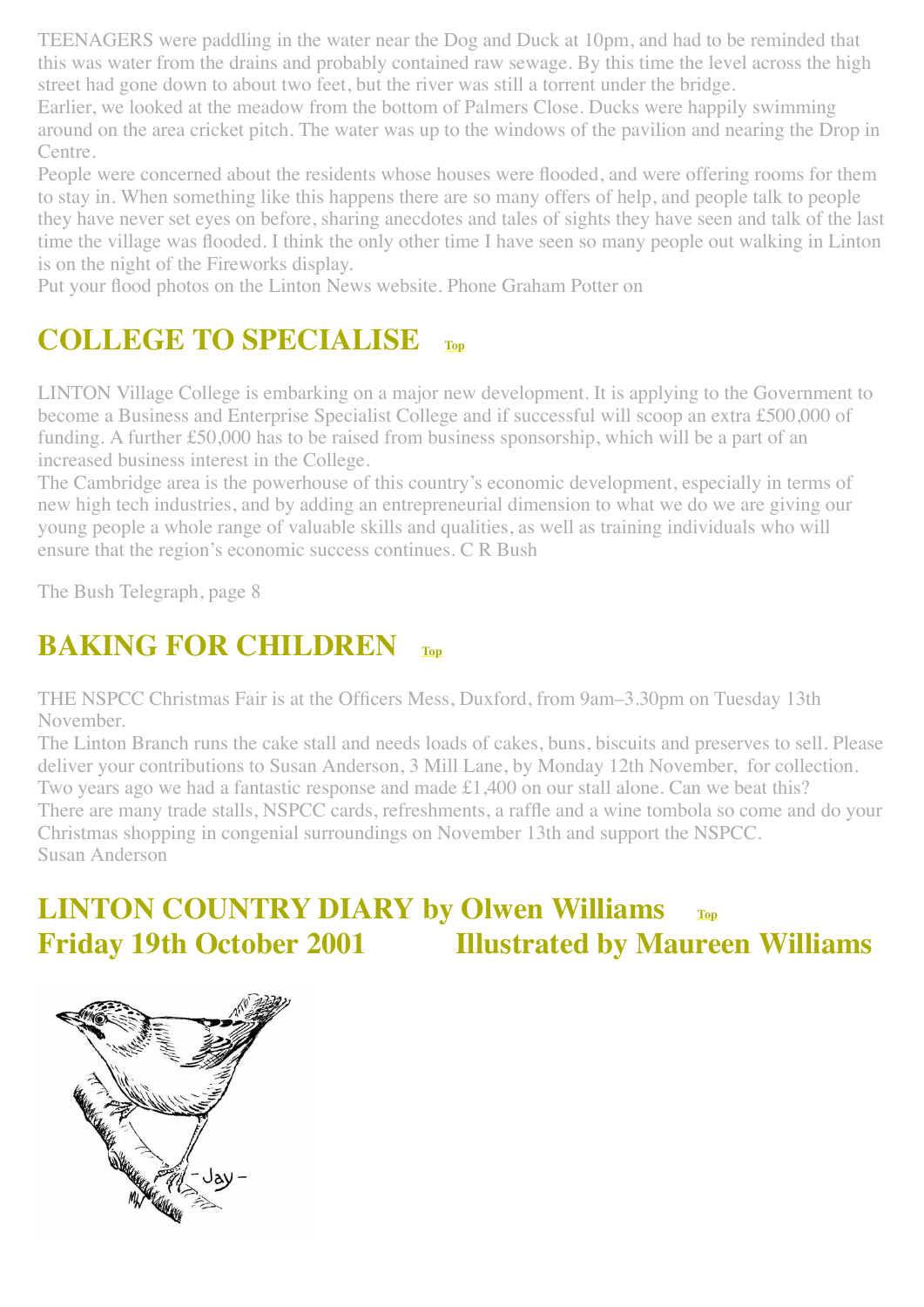We are enjoying a spell of unseasonable warmth! Even though fairly wet, it is very mild and the grass is still growing hard. For me, the last marker of summer was a swallow seen on 2nd October. So far, there have been no frosts and in one respect this is a shame, because an early frost often brings out the best autumn leaf colour. Spectacular displays are always a race between the first frost and the first good gale, which blows them off the trees. Apparently, the summer growing season has extended by about 20-30 days over the last few decades, due to a combination of earlier spring and later autumn.

I am told that ragwort has recently been put onto the list of obnoxious or poisonous plants and in future Councils will be asked to get rid of it from all kerbsides and waste land. I must say that I thought it had been so described for years, but that the obligation on farmers and councils was often ignored. Perhaps the farmers can tell us about this?

Jays, crows and squirrels are busy collecting walnuts. I wonder how many are ever found again and how many germinate to make new trees.

Judging by the scarcity of wild walnuts, probably very few, so perhaps some nuts just go to waste. It has been a good year for rabbits locally, with 31 seen feeding in the field opposite Hildersham Churchyard terrace. Do we have a dearth of foxes?

Next month will be my last diary and after five years, I shall really miss it. I am especially grateful to Maureen Williams for her beautiful illustrations, and to the people who have given me feedback or made queries which have caused me to do some digging. However, I no longer live locally and am also beginning to find that themes repeat themselves, so a new diarist is due!

Anyone interested in writing the Country Diary should contact the editor.

## <span id="page-11-0"></span>**READING ALONE IN A GROUP [Top](#page-0-1)**

ARE you a reader? Would you like to join the reading group that meets at Linton Library? Over the past few months we have read and discussed a variety of books, ranging from Harry Potter and the Philosopher's Stone by J.K. Rowling, to Joanne Harris's Chocolat.

For the next meeting (7.15 to 8.00 pm on 14th November at the Library) the books will be an autobiography, Still Me by Christopher Reeve, a biography, Beatrix Potter by Elizabeth Buchan and a poetry collection, Poems on the underground.

Please come and join the group. For further information, call Linton Library on 892227, or pick up a leaflet on your next visit to the library.

Linda Dumper

## <span id="page-11-1"></span>**TRAINING OPPORTUNITY FOR VOLUNTEERS [Top](#page-0-1)**

A six-week training course for volunteers to help the hearing impaired starts on 10th January 2002. CAMTAD, Cambridge Campaign for Tackling Acquired Deafness, runs hearing help sessions where volunteers clear, check and re-tube NHS hearing aids and advise on regular maintenance and best listening conditions. They also loan out equipment and can help with hearing doorbells, telephone, television and household alarms.

If you are interested in the training course or would like to discuss it further please phone Sue Hempstead on % 01223 460616 or write to her at Buchan House, Buchan Street, Cambridge CB4 2XF. Training is compulsory for our volunteers but there is no obligation to volunteer at the end of the course. We are a small charity with limited means and depend on our volunteers to exist. Sue Hempstead

## <span id="page-11-2"></span>**CHRISTMAS FAIR [Top](#page-0-1)**

COME and buy your Christmas cards and presents at the Coffee Morning in aid of Save The Children 10.30am– 12pm, at 4 Church Lane, on Saturday 10th November. Judith White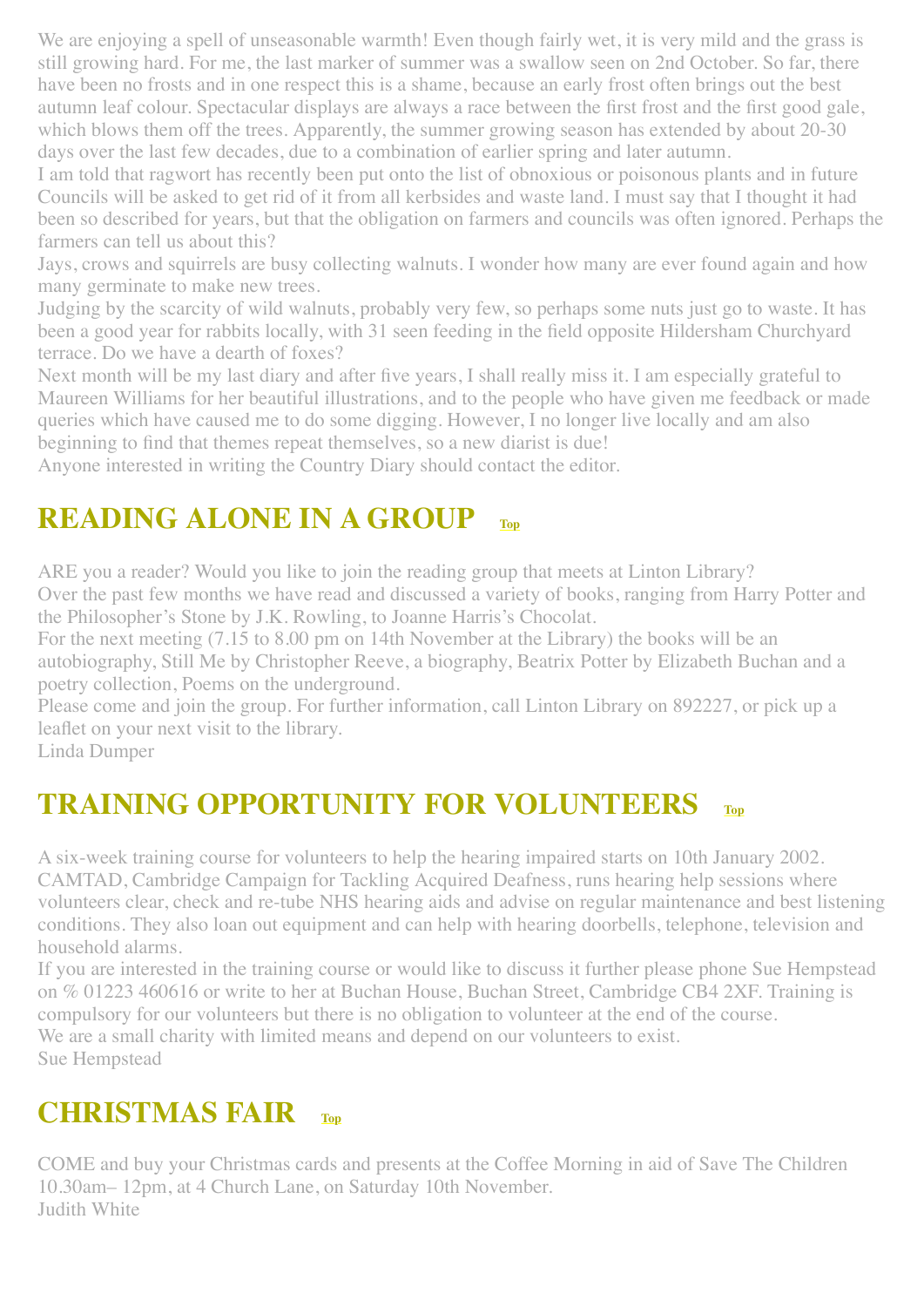## <span id="page-12-0"></span>**K-CLUB WINNERS [Top](#page-0-1)**

THE result of the October K-Club monthly draw:1st (£50) Simon Turner (No. 077); 2nd (£25) John Batchelor (No. 121); 3rd (£10) Clive Bush (No. 041).

## <span id="page-12-1"></span>**THE BUSH TELEGRAPH [Top](#page-0-1)**

To stand still is to go backwards in the world in which we live. This may not apply to individuals who have choices to make about lifestyles but it certainly does to organisations like schools. Success in just about any organisation comes from seeing and taking opportunities because in doing so you carve out the future rather than have that future imposed upon you. It is a rare thing to be able to do in the world of education where all schools tend to be tarred with the same brush. For example: boys are seriously lagging behind girls at GCSE, children in year 7 and 8 go backwards in terms of attainment when they arrive at secondary school, schools are not doing enough to open their doors to their communities. None of these is the case at LVC, or many other successful community schools and yet the Government expects us to go through the same hoops as schools where it is. When the chance comes to set your own agenda and actually lead the field, I believe it has to be grabbed. Hence our involvement in the new round of the Specialist Schools Initiative. There have been specialist schools for almost ten years now. Indeed we sought to become a specialist Technology College a few years ago. We failed because of our close proximity to two existing specialist Technology Schools, Saffron Walden County High and Sawston Village College. Recently though, the Government announced an expansion of the programme and a new range of specialisms. After much debate, the College decided to become one of the first Business and Enterprise Colleges. This means that, if we raise £50,000 in sponsorship ourselves, the Government will grant us a further £500,000 to allow us to increase the opportunities we offer our young people so that the skills and qualities associated with success in the world of business and enterprise can be developed. The College will continue in its role of successful Community College offering the full range of courses and qualifications it does now to both children and adults. It is just that it will have an added dimension which will appeal to some young people more than others. It is a very exciting opportunity and one that is for once, supported by a reasonable financial investment. If you would like to become involved or would simply like more information, please do not hesitate to contact me. Clive Bush, Principal

## <span id="page-12-2"></span>**SIGHTLINE SERVICE AT LIBRARY [Top](#page-0-1)**

CD-ROMs of national and local newspapers and TV guides, updated weekly, will be available at Linton library from 12th November, during library opening hours. They will be accessible to all visually impaired people in the Linton area. Granta Grapevine, Linton's talking newspaper, in conjunction with Cambridgeshire Public Library service, has been successful in a bid for lottery funding to offer this service, via the Talking Newspaper Association of the UK.

The Library will house a computer system that will help visually impaired people either to see enhanced text on a large screen or to hear spoken text via the JAWS software.

If you, or someone you know, would like to try the system, please contact Linda Pearson at Linton Library( 892227) or Linda Dumper of Granta Grapevine for further information.

If you would like to join the group of volunteers who produce the Granta Grapevine talking newspaper every month, please contact Clare Neville, Chairman,

## <span id="page-12-3"></span>**TRUST INVITES APPLICATIONS [Top](#page-0-1)**

THE late Professor Charles Anderson created the Charles and Mary Anderson Benefaction when he sold his house—Church Cottage—and appointed Trustees to invest the proceeds in order to provide an income to be distributed to charities in Linton. The amount varies each year but so far contributions have been made to: Linton Village College (musical instruments); 1st and 2nd Linton Brownies; St Mary's Church;